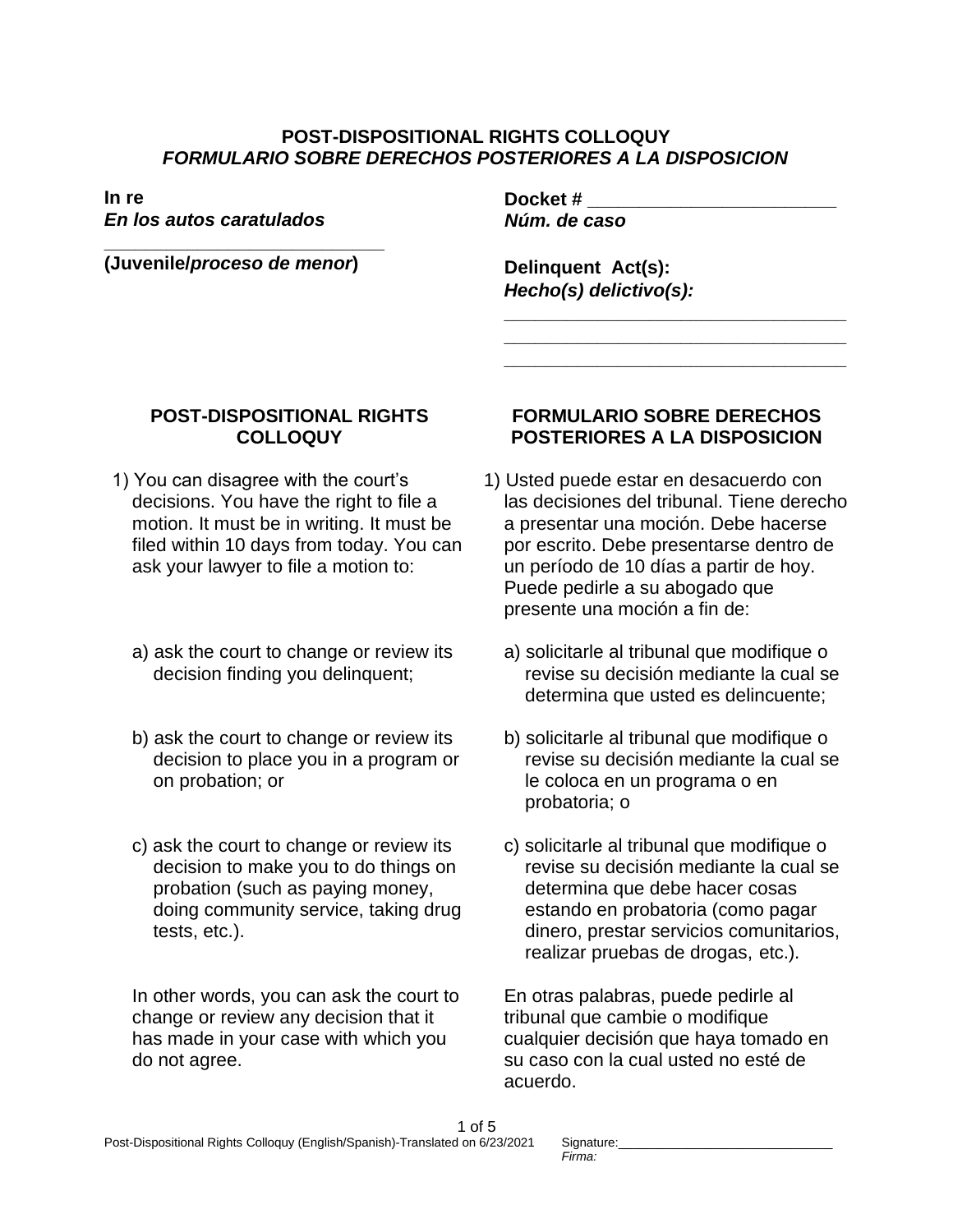Do you understand this?  $\Box$  Yes  $\Box$  No  $\Box$  Entiende esto?  $\Box$  Sí  $\Box$  No

2) You have the right to have a lawyer help you file your motion. If your lawyer (who is helping you today) cannot or will not file the motion for you, the court will appoint a new lawyer to help you.

Do you understand this?  $\Box$  Yes  $\Box$  No  $\Box$  Entiende esto?  $\Box$  Si  $\Box$  No

- 3) Here's what could happen if you file a motion:
	- a) the court could disagree with the motion without having a hearing;
	- b) the court could agree with the motion without having a hearing; or
	- c) the court could hold a hearing and then agree or disagree with the motion.

Do you understand this?  $\Box$  Yes  $\Box$  No  $\Box$  Entiende esto?  $\Box$  Si  $\Box$  No

4) If the court disagrees with your motion, you have the right to ask a higher court to look at your case. The higher court would decide if the juvenile court made any mistakes or abused its responsibility when it disagreed with your motion. This is called taking an appeal.

Do you understand this?  $\Box$  Yes  $\Box$  No  $\Box$  Entiende esto?  $\Box$  Si  $\Box$  No

5) You must file your request or appeal in writing. You have 30 days from when the court disagrees with your motion to file it.

| Do you understand this? $\Box$ Yes $\Box$ N |  |  |
|---------------------------------------------|--|--|
|---------------------------------------------|--|--|

2) Tiene derecho a tener un abogado que le ayude a presentar su moción. Si su abogado (que le está ayudando hoy) no puede o no quiere presentar la moción en su nombre, el tribunal designará un nuevo abogado para ayudarle.

- 3) Esto es lo que podría suceder si presenta una moción:
	- a) el tribunal podría no estar de acuerdo con la moción sin celebrar una audiencia;
	- b) el tribunal podría estar de acuerdo con la moción sin celebrar una audiencia; o
	- c) el tribunal podría celebrar una audiencia y, luego, estar o no de acuerdo con la moción.

4) Si el tribunal no está de acuerdo con su moción, usted tiene derecho a solicitar a un tribunal superior que revise su caso. El tribunal superior decidiría si el tribunal de menores cometió errores o abusó de su responsabilidad al disentir con su moción. Esto se denomina presentar una apelación.

5) Debe presentar su solicitud o apelación por escrito. Cuenta con un período de 30 días a partir de la fecha en que el tribunal disiente con su moción para presentarla.

No z,Entiende esto? □ Sí □ No

Signature: *Firma:*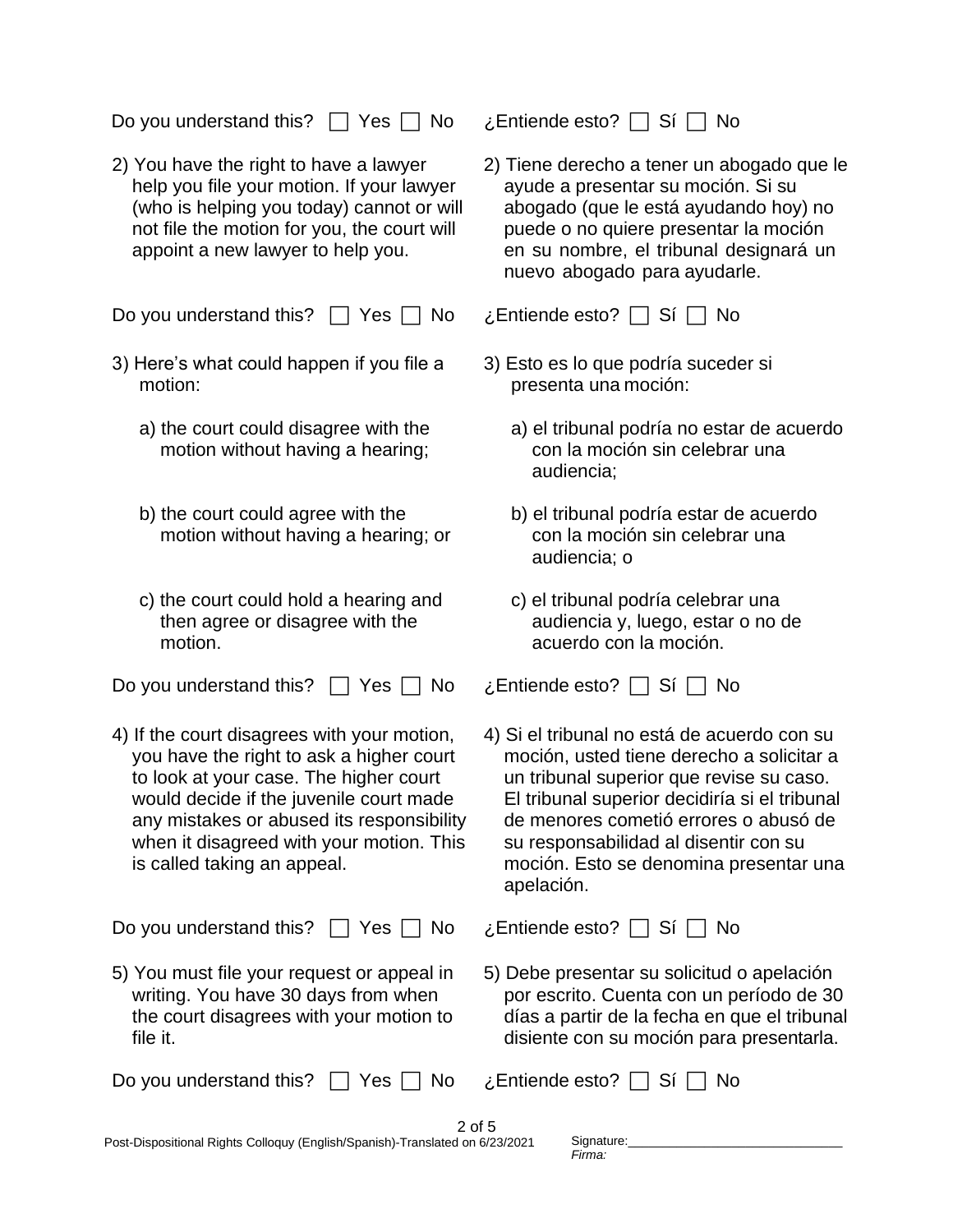6) You have the right to have a lawyer to help you with your appeal. If your lawyer (who is helping you today) cannot or will not file your appeal for you, the court will appoint a new lawyer to help you.

Do you understand this?  $\Box$  Yes  $\Box$  No  $\Box$  Entiende esto?  $\Box$  Si  $\Box$  No

7) You may decide that you would like to take an appeal but do not wish to file a motion. This is called taking a direct appeal. In your direct appeal, you may ask the higher court to decide if the juvenile court was right or wrong in finding you guilty (including what the juvenile judge was or was not allowed to hear) or if the juvenile court made any mistakes or abused its responsibility in anything that the court ordered as your consequences.

Do you understand this?  $\Box$  Yes  $\Box$  No  $\Box$  Entiende esto?  $\Box$  Si  $\Box$  No

8) If you wish to take a direct appeal (without filing a motion first) you must file your appeal within 30 days from today (or 30 days from the day that the court decides your consequences).

Do you understand this?  $\Box$  Yes  $\Box$  No  $\Box$  Entiende esto?  $\Box$  Si  $\Box$  No

- 9) If you admitted to any of the charges, you can only ask the higher court to look at the following issues:
	- a) whether your admission was voluntary (you made your own decision to admit to a charge. No one forced you to do this. You understood what you were doing, including the consequences.);

6) Tiene derecho a tener un abogado que le ayude a presentar su apelación. Si su abogado (que le está ayudando hoy) no puede o no quiere presentar la apelación en su nombre, el tribunal designará un nuevo abogado para ayudarle.

7) Podría decidir que le gustaría presentar una apelación pero no desea presentar una moción. Esto se denomina presentar una apelación directa. En su apelación directa, podrá solicitarle al tribunal superior que decida si el tribunal de menores estuvo correcto o no al determinar su culpabilidad (incluso lo que el juez de menores podía o no podía escuchar) o si el tribunal de menores cometió errores o abusó de su responsabilidad al ordenar lo que debe hacer como consecuencia de sus actos.

8) Si desea presentar una apelación directa (sin presentar primero una moción), debe presentar su apelación dentro de un período de 30 días a partir de hoy (o 30 días a partir de la fecha en que el tribunal decide las consecuencias de sus actos).

- 9) Si usted admitió alguno de los cargos, solo puede pedirle al tribunal superior que considere las siguientes cuestiones:
	- a) si su admisión fue voluntaria (Tomó su propia decisión al admitir un cargo. Nadie lo forzó a hacerlo. Entendió lo que estaba haciendo, incluso las consecuencias);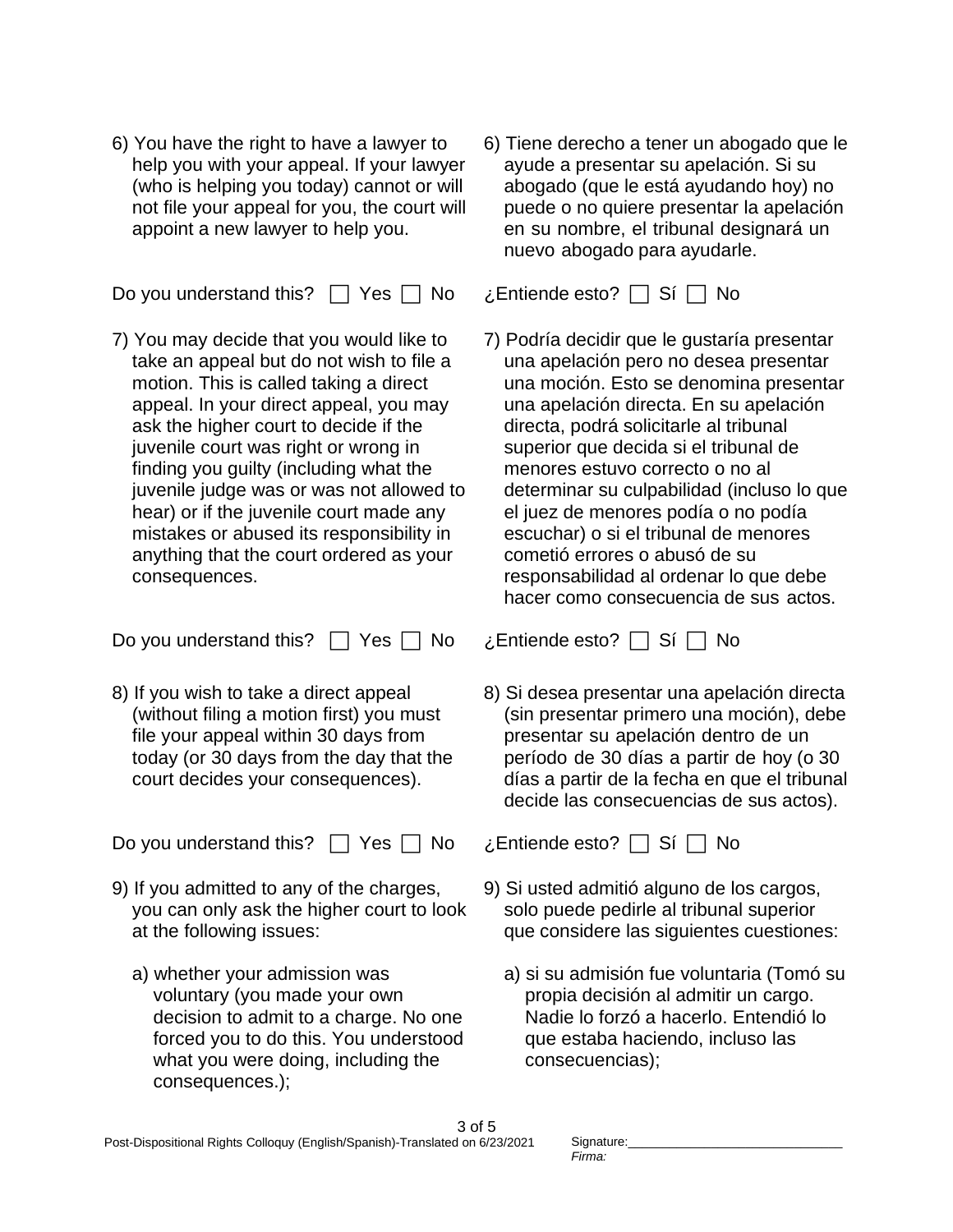- b) whether the court was the correct court to hear your case (the court had the authority over your case); or
- c) whether the court abused its responsibility or made any mistakes in the things that were ordered as your consequences.

Do you understand this?  $\Box$  Yes  $\Box$  No  $\Box$  Entiende esto?  $\Box$  Sí  $\Box$  No

- 10) It is important that you remember that you have certain time periods to file a motion or an appeal. These are the time periods:
	- a) You must file your motion within 10 days from today (or the date that the court decides your consequences).
	- b) You have 30 days from the date that the court disagreed with your motion to file your appeal with the higher court.
	- c) If you do not file a motion, you must file your appeal to the higher court within 30 days from today (or the date that the court decides your consequences).

Do you understand this?  $\Box$  Yes  $\Box$  No  $\Box$  Entiende esto?  $\Box$  Si  $\Box$  No

I promise that I have read this whole form or someone has read this form to me. I understand it. The signature below and on each page of this form are mine. I understand on the signature below and on each pagina de este

- b) si el tribunal era el correcto para juzgar su caso (el tribunal tenía la facultad para considerar su caso); o
- c) si el tribunal abusó de su responsabilidad o cometió errores al ordenar lo que debe hacer como consecuencia de sus actos.

- 10) Es importante que recuerde que tiene determinados plazos para presentar una moción o apelación. Estos son los plazos:
	- a) Debe presentar una moción dentro de un período de 10 días a partir de hoy (o la fecha en que el tribunal decide las consecuencias de sus actos).
	- b) Cuenta con un período de 30 días a partir de la fecha en que el tribunal disintió con su moción para presentar su apelación ante el tribunal superior.
	- c) En caso de no presentar una moción, debe presentar su apelación ante el tribunal superior dentro de un período de 30 días a partir de hoy (o la fecha en que el tribunal decide las consecuencias de sus actos).

Prometo que he leído este formulario por completo o que alguien me lo ha leído. Lo entiendo. La firma que aparece a formulario es mía.

Signature: *Firma:*